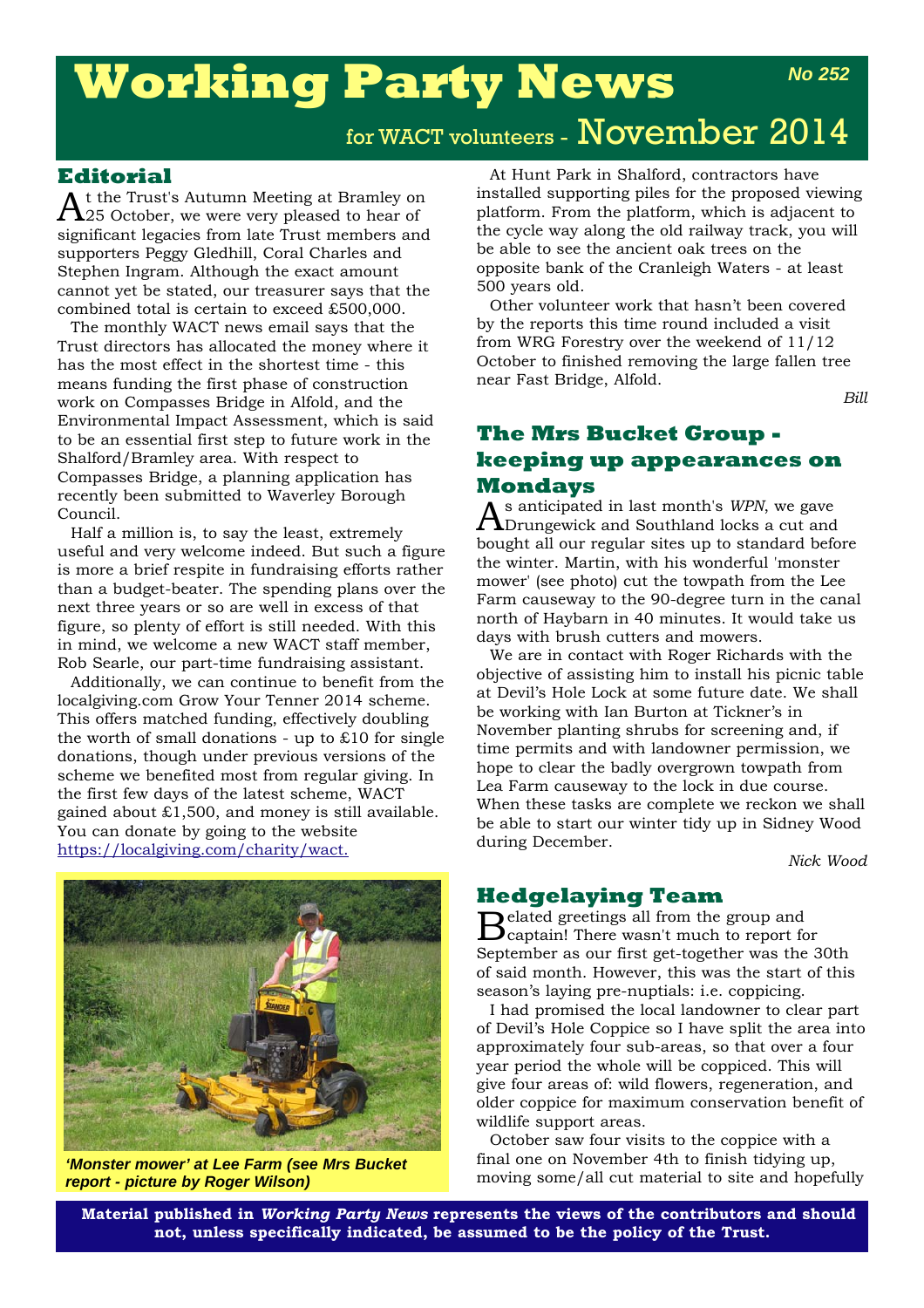start laying. So this suggests that it will be gloom and doom on that Tuesday with the heavens throwing bathfuls of water at us every few seconds. I therefore respectfully suggest that other groups stay at home in the warm and dry (at home meaning PUB) on that day.

With that it only remains for me to say: Goodbye all for the moment.

Future gatherings of the clan will remain on Tuesdays only for the time being.

Cheers (still alive but only just)

*Keith Nichols*

### **Mid Week Working Party**

The members of the MWWP have been busy during October, continuing with the clearance of the canal bed and nearside bank from Cook's Bridge to Pallingham Bridge.

Unfortunately we lost one Wednesday of work due to the River Arun bursting its banks, which prevented us from gaining access to the canal. Parts of the cleared canal bed now have several inches of water. It is starting to look like a canal once again. But this has caused a few problems for some members of the team whose wellies filled with water. One of the team also showed us how deep the water was by sitting down in the waterlogged canal bed.

*Dave Verrall, on behalf of Ray Pick*

### **Tickner's Heath Depot**

**7**ell here we are again, seems as only yesterday we put the clocks forward and here we are putting them back. Unfortunately this means a shorter working day for the crew at Tickner's as with no electricity it is very difficult to work beyond 3pm. Hey ho, roll on spring.

During the month we managed at long last to get the Allen Scythe going.The crew working on the beastie found that the timing, marks - if that is what they were - are 180° out. Once this became apparent the team set the timing and away she went first pull, so if anyone has any really long grass the trust has the means of cropping it.

At this moment in time the team, well Mick Jones and Francis Wellerd really, are busy constructing a notice board to be put on the canal side, and also managed to manufacture two backing boards for signs to be placed on the bridge over the canal on the road to Cranleigh.

Ken Bacon has donated a chainsaw to the Trust and as usual with most of these things it decided not to perform. So with the help of Richard Powell it was stripped down and reassembled. Once this was done the saw started and ran quite well with the odd slight adjustment; so another useful addition to the Trust's stock.

Dave Kersley felt he needed a break from Tickner's and has been off helping the MWWP, but managed to fit in a trip to the Cactus Farm at Ashington to demolish the waiting mound of paper and take it to Loxwood. Luckily there wasn't as much as first thought and he cleared the lot there.

Finally thanks to Richard Watson the grass at the depot has been cropped to a manageable level.

So other than replacing a rotten fence post and the odd bit of re-organisation of stock that is about it for this month. All the best

*John Smith*

# **Thursday and Sunday Group - Southland and Northwards**<br> **A** t Southland lock the ground paddle screens

 $A$ t Southland lock the ground paddle screens<br>Ahave been fitted. The final task, fitting of the back pump water intake screen, has also been completed. So now we await the winter rains to fill the Devil's Hole pound.

Work at Gennets Bridge Lock (GBL) is still on hold. The application for an EPSM licence to Natural England has been held, awaiting more information from our consultant. That has now been supplied, so we are waiting again. Last time Natural England missed its target delivery date for a response by two weeks, so it seems likely that this delay will be repeated this time. There are hundreds of applications in process at this time and the question is being asked, "Is this what the legislation intended?"

| <b>Name</b>           | <b>Group/Project</b>      | Tel                                     | e-mail                         |
|-----------------------|---------------------------|-----------------------------------------|--------------------------------|
| <b>WACT Office</b>    | General enquiries         | 01403 752403                            | office@weyandarun.co.uk        |
| David Daniels         | Visiting working parties  | 01483 505566 Mon-<br>Thurs 8.30-12.30pm | support@weyandarun.co.uk       |
| Michael Bates         | Health & Safety Officer   | 07786 323515                            | michael_bates@weyandarun.co.uk |
| Eric Walker           | Loxwood Projects          | 07717 855340                            | tsg@weyandarun.co.uk           |
| <b>Ray Pick</b>       | MidWeek Working Party     | 01483 272443                            | anne.pick@btinternet.com       |
| John Empringham       | Monday Group              | 01483 562657                            | mondaygroup@weyandarun.co.uk   |
| <b>Kev Baker</b>      | Loxwood Link              | 02380 861074                            | loxwoodlink@weyandarun.co.uk   |
| John Smith            | <b>Tickner's Depot</b>    | 01903 235790                            | depot@weyandarun.co.uk         |
| <b>Tony Clear</b>     | <b>Winston's Group</b>    | 01903 774 301                           | winstonsgroup@weyandarun.co.uk |
| <b>Keith Nichols</b>  | Hedge laying              | 01403 753882                            | hedging@weyandarun.co.uk       |
| <b>Bill Nicholson</b> | Northern working parties  | 01844 343 369                           | bill@nwpg.org.uk               |
| <b>Bill Thomson</b>   | <b>Working Party News</b> | 01903 744767                            | bill_thomson@weyandarun.co.uk  |